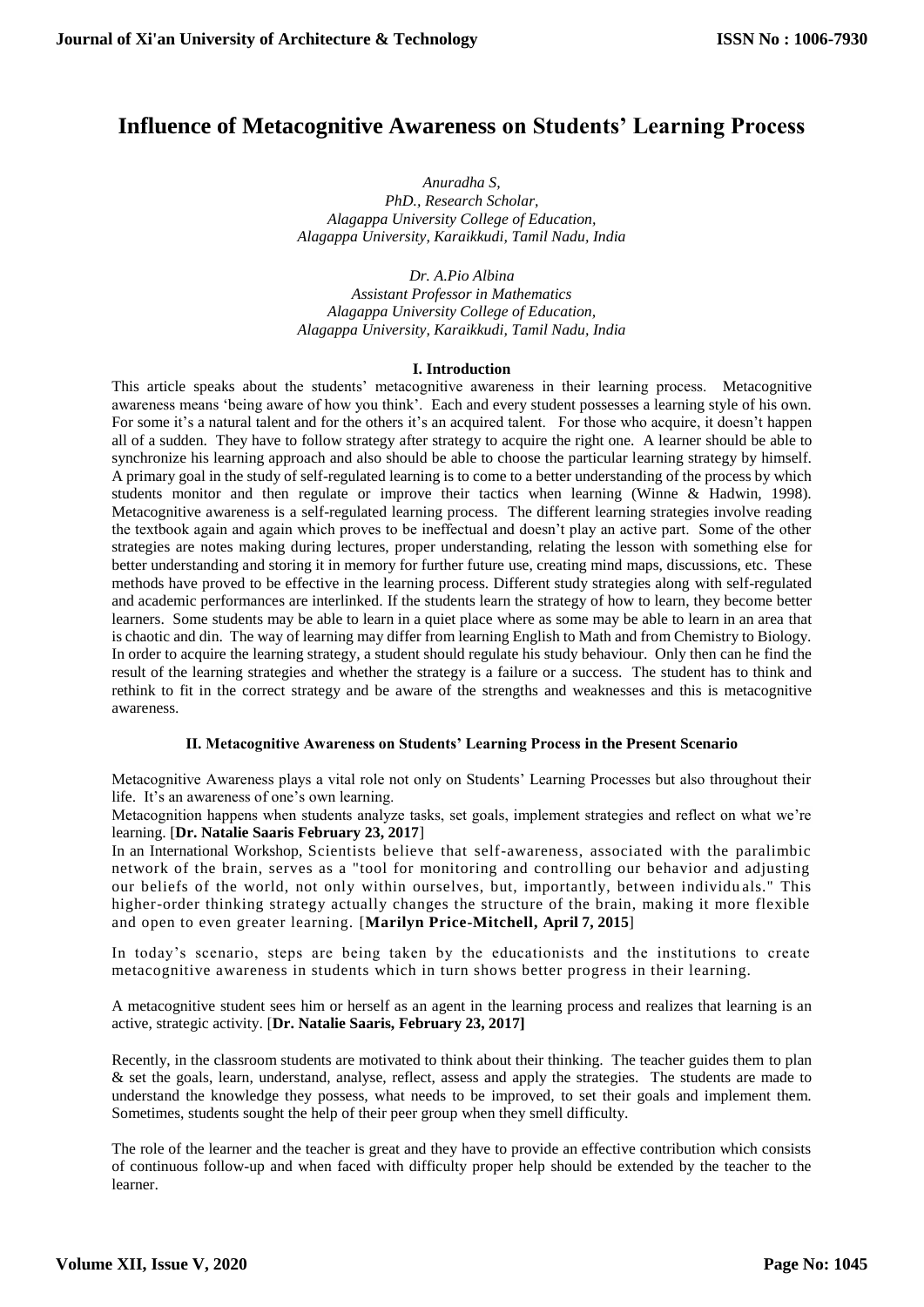There are certain rules to be followed by the teacher and the learner to provide effective metacognition. The focus should not deviate. The learner should ask questions so as to understand properly and the teacher should answer appropriately to the questions asked. The teacher should guide for a further analysis and application and motivate the students to try for further enhancement of learning. When different strategies are followed, the learner understands that there are different ways and means to handle a particular subject or lesson and failure is possible and there is an alternative for that. Therefore, a new state of mind is set and the learner is sure to articulate his doubts where and when necessary for growth.

The tamil movie '**Pasanga**' expresses a thought wherein the students write what they want to become with their name. For example, the boy who plays the lead role writes his name as **Anbukkarasu IAS**. In the same way, if the learner visualises what needs to be accomplished, he will be able to remember and he has to set a deadline for his accomplishments.

- \* Set goals and chart progress
- \* Breakdown tasks and set deadlines
- \* Choose and implement specific strategies
- \* Monitor, adjust and problem-solve.
- \*Note that each of these phases can often work in tandem than sequentially [**John Spencer, August 13,**

**2018**]

Metacognitive strategies make the learner look for more ways and that helps in the individualised learning of the learner. It also helps the learner to think and act independently and reflect upon whatever is done. The learner learns to turn attentively towards the strategy that really works for him and thus understanding creeps in. The learner finally knows how to use the strategies properly and this slowly develops the metacognitive awareness. This metacognitive awareness can be put to use to all students by the teachers. That's what most of the teachers are trying at present. Using various teaching learning aids, the teachers help the students to accomplish their tasks, though not immediately. In certain areas, they take the help of the parents too, to supervise the learner whether the learner is able to follow and act according to the teacher's guidance.

#### **Students' Metacognitive Awareness & Motivation**

Are all the students aware of metacognition? - is a million dollar question. Learners differ everywhere. Some are naturals. Some don't pay any attention to studies. The remaining students who by self or motivated interest struggle to find ways and means to achieve something. This lot tries various strategies and sometimes becomes demotivated and leaves half-way. Whereas some students in this lot apply the strategies one by one with great persistence and achieve their goal.

As education to all children is made compulsory by the government, it is mandatory for the teachers to help their students in their studies. It becomes the teacher's responsibility to guide the students in the right track and help them with the right strategy which includes metacognition and thus creating metacognitive awareness. The teacher with certain considerations may involve the parents too especially for the lower class students. The teacher should think twice before involving the parents as it may sometimes prove difficult for the teachers to make the parents understand or make them do what she exactly wanted or it may be difficult for her when the feedback given by them may not be the right one the teacher expected. Therefore, considering all these the teacher has to involve the parent when and wherever necessary. The students belonging to the higher class should be made to listen to the teacher and that may be through creating interest or through motivation. Once the students get into the groove, it is easier for the teacher to get into the right strategy through the right metacognitive skill. Today most of the students fix a goal and hither or thither they concentrate on their aim and get into the track and achieve their goal. When the students want to learn new things they think of new strategies and apply them and when they feel uncomfortable after evaluating their needs, they invent new strategies and implement them.

Knowledge monitoring had a significant relationship with school grades, continue to indicate that accurate monitoring is an important variable in school learning **[Everson; & Laitusis (1999)]**.

Motivation for the students can happen through teachers, peers, parents, etc. The main aim of this motivation is for the students to follow happily and enjoy whatever they do and not to feel bad, depressed, disappointed or dejected. When motivation plays a vital part in the students' learning, then it becomes a win-win situation.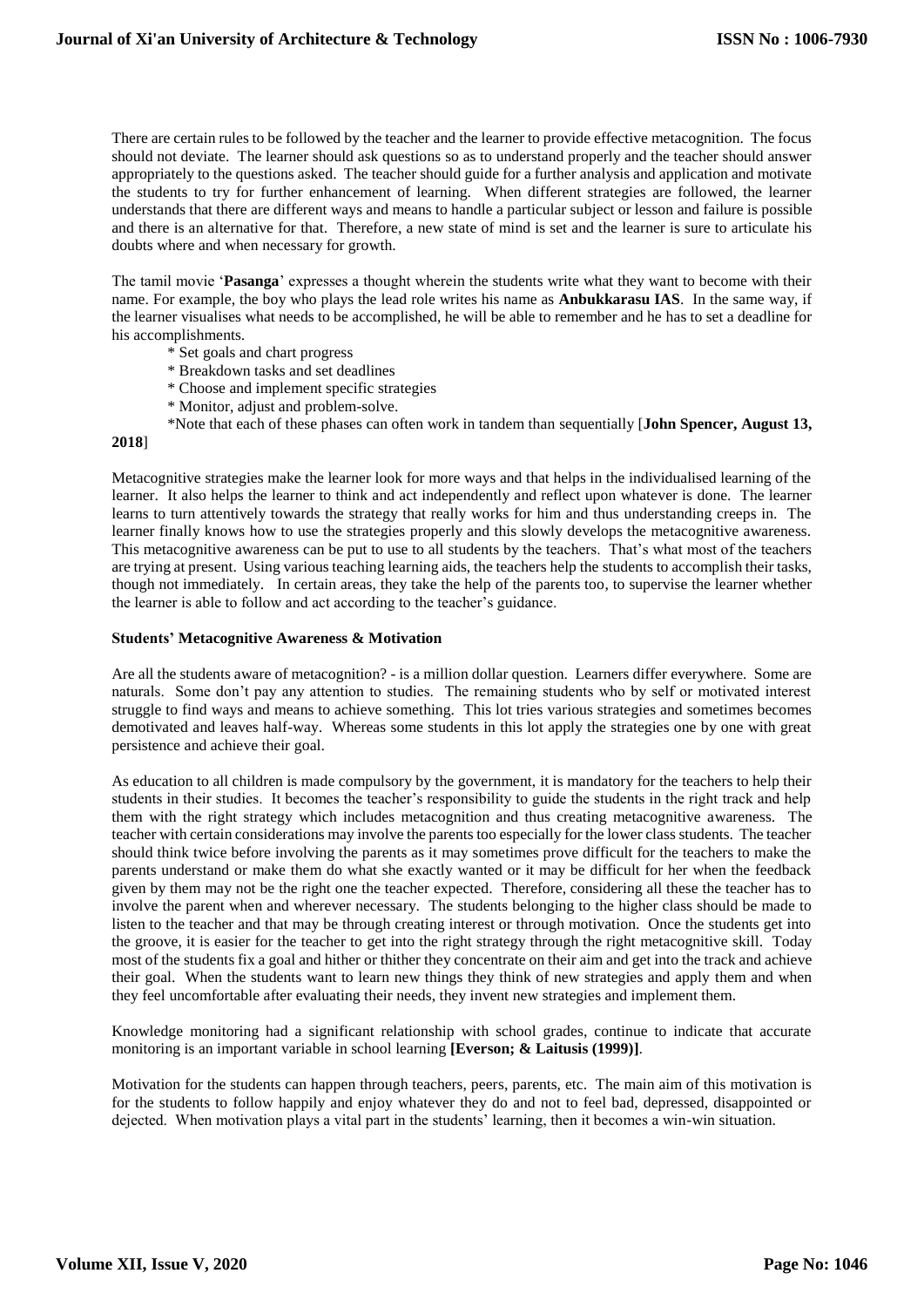## **III. Positive impact of Metacognitive Awareness on Students' learning process**

Metacognition is important in learning and is a strong predictor of academic success **(Dunning, Johnson, Ehrlinger & Kruger, 2003; Kruger & Dunning, 1999).**

Researches have shown so far that performance is the end result of Metacognitive awareness. It's very true that metacognition is being used by the students but they have to be clear about the metacognitive strategies used. Though they change their strategies they are not successful always. When the students come across the toughest learning they have to find a strategy for their application.

**Coutinho (2006)** concluded that students with good metacognition tend to be successful students. **Bigozzi & Vezzani (2005)** investigated the effects of individual writing on metacognitive awareness concerning scientific concepts. They found that individual writing enhances the use of metacognitive terms and the frequency of use regarding terms, which distinguish appearance from reality. **Mason & Nadalon (2005)** found that overall students' metacognitive competence significantly correlated with their achievement in subjects.

Higher order thinking (HOT) helps in engaging the students in learning. The planning of how to accomplish an aim or a goal set, is critical as it may always not prove to be worthy. Sometimes the strategies may be manipulated slightly so as to achieve the set goal. The impact that metacognitive awareness creates here is the result of the successful learning of students and the way the students learn to apply the strategies.

**Kurtz and Borkowski (1984) and others (Biggs, 1985; Stipek, 1982)** suggested a positive relationship between the use of metacognition and academic achievement. This positive relationship suggests that as use of metacognition increases, regardless of the approach, one's academic average increases.

**Jacobs & Paris (1987) and Wittrock (1983)** claim that the use of metacognition appears to be related to academic achievement and enhanced learning outcomes. Watkins and Hattie (1992) reported that students of high academic achievement tend to utilize strategies congruent with their own motivational states more than lower achieving students. **Maqsud (1997)** investigated the effects of metacognitive skills and nonverbal ability on academic achievement of high school pupils. He found that metacognitive ability tends to associate positively with academic attainment of high school pupils.

Researchers have shown that successful academic adjustment reflects students learning behaviour and academic performance **(Cazan, 2011)**.

When students practice metacognition, the act of thinking about their thinking helps them make greater sense of their life experiences and start achieving at higher levels **(Marilyn [Price-Mitchell\)](https://www.edutopia.org/profile/marilyn-price-mitchell-phd)**

The positive impact of Metacognitive awareness is shown through the high academic performance of the students where it involves the teacher as well as the student.

#### **IV. Conclusion**

The concept of metacognition can be studied in many areas like education, technology, entrepreneurship, mathematics, psychology, learning disabilities, teaching competences etc. Metacognition is a concept that is complex and which has to be measured through various dimensions and it has a great role in the performances and outcomes of the students in academics. A strong impact of metacognitive awareness is seen on the performance of the students. The academicians should be educated and aware of the strategies that has to be inculcated and implemented in the classroom which will result in the upgrading of the metacognitive skills of the students, which in turn will enrich them to show high achievements.

#### **References:**

1. COLLEGE STUDENTS' METACOGNITIVE AWARENESS –CAO & NIETFELD ISSN 1446-5442 Web site: http://www.newcastle.edu.au/group/ajedp/ 31 Australian Journal of Educational & Developmental Psychology Vol. 7, 2007, pp 31-46 College

Students' Metacognitive Awareness of Difficulties in Learning the Class Content Does Not Automatically Lead to Adjustment of Study Strategies1 Li Cao2 University of West Georgia & John L. Nietfeld North Carolina State University